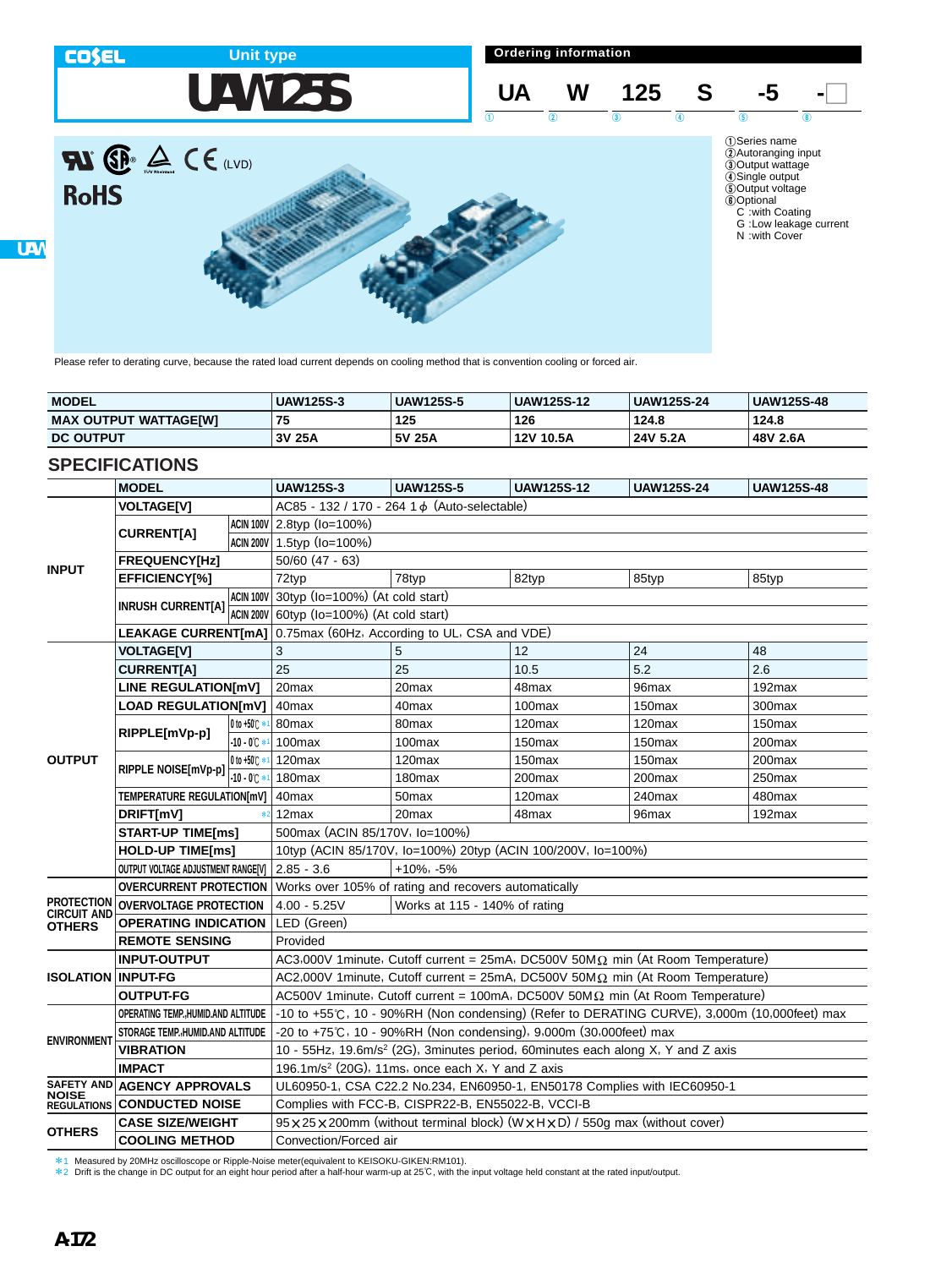

**UAW**



**Performance data**



### ¡**OVERCURRENT CHARACTERISTICS (UAW125S-5)**



## ■STATIC CHARACTERISTICS (UAW125S-5) ■RISE TIME & FALL TIME (UAW125S-5)



## **EDERATING CURVE**

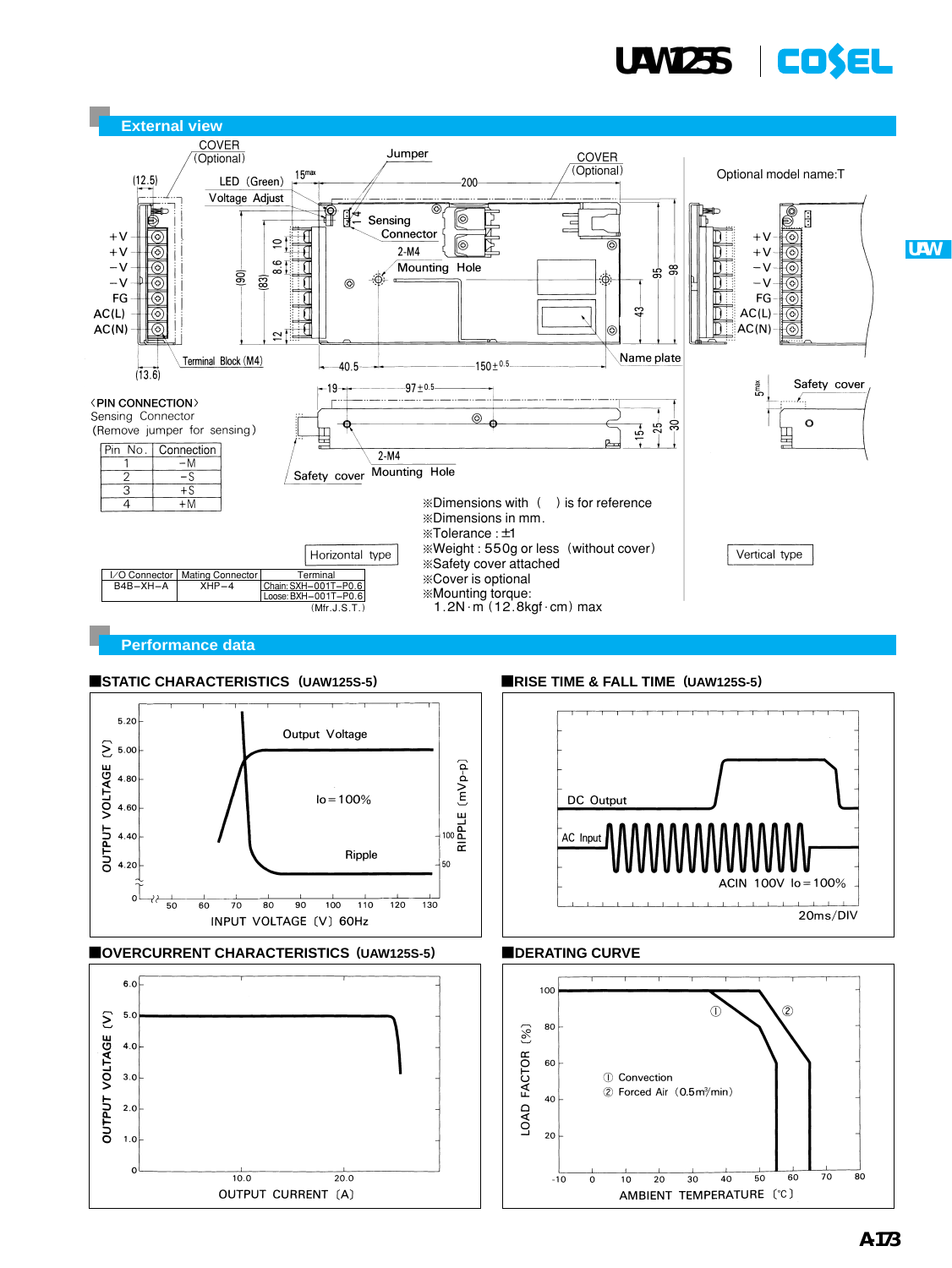

Please refer to derating curve, because the rated load current depends on cooling method that is convention cooling or forced air.

| <b>MODEL</b>                 | <b>UAW250S-3</b> | <b>UAW250S-5</b> | <b>UAW250S-12</b> | <b>UAW250S-24</b> | <b>UAW250S-48</b> |
|------------------------------|------------------|------------------|-------------------|-------------------|-------------------|
| <b>MAX OUTPUT WATTAGE[W]</b> | 150              | 250              | 258               | 264               | 249.6             |
| <b>DC OUTPUT</b>             | 3V<br>50A        | 5V 50A           | 12V 21.5A         | 24V 11A           | 48V 5.2A          |

# **SPECIFICATIONS**

|                            | <b>MODEL</b>                                                                  |                      | <b>UAW250S-3</b>                                                                                           | <b>UAW250S-5</b>                                                             | <b>UAW250S-12</b>  | <b>UAW250S-24</b>  | <b>UAW250S-48</b>  |  |  |
|----------------------------|-------------------------------------------------------------------------------|----------------------|------------------------------------------------------------------------------------------------------------|------------------------------------------------------------------------------|--------------------|--------------------|--------------------|--|--|
|                            | <b>VOLTAGE[V]</b>                                                             |                      | AC85 - 132 / 170 - 264 1 $\phi$ (Auto-selectable)                                                          |                                                                              |                    |                    |                    |  |  |
| <b>INPUT</b>               |                                                                               |                      | ACIN 100V 6typ (Io=100%)                                                                                   |                                                                              |                    |                    |                    |  |  |
|                            | <b>CURRENTIA1</b>                                                             |                      | ACIN 200V 3typ (Io=100%)                                                                                   |                                                                              |                    |                    |                    |  |  |
|                            | <b>FREQUENCY[Hz]</b>                                                          |                      | $50/60$ (47 - 63)                                                                                          |                                                                              |                    |                    |                    |  |  |
|                            | EFFICIENCY[%]                                                                 |                      | 70typ                                                                                                      | 77typ                                                                        | 80typ              | 83typ              | 83typ              |  |  |
|                            | <b>INRUSH CURRENTIA1</b>                                                      |                      |                                                                                                            | ACIN 100V 15/40typ (Io=100%) (Primary Surge Current/Secondary Surge Current) |                    |                    |                    |  |  |
|                            |                                                                               |                      |                                                                                                            | ACIN 200V 30/40typ (Io=100%) (Primary Surge Current/Secondary Surge Current) |                    |                    |                    |  |  |
|                            |                                                                               |                      | LEAKAGE CURRENT[mA] 0.75max (60Hz, According to UL, CSA and VDE)                                           |                                                                              |                    |                    |                    |  |  |
|                            | <b>VOLTAGE[V]</b>                                                             |                      | 3                                                                                                          | 5                                                                            | 12                 | 24                 | 48                 |  |  |
|                            | <b>CURRENT[A]</b>                                                             |                      | 50                                                                                                         | 50                                                                           | 21.5               | 11                 | 5.2                |  |  |
|                            | <b>LINE REGULATION[mV]</b>                                                    |                      | 40 <sub>max</sub>                                                                                          | 40max                                                                        | 80 <sub>max</sub>  | 100 <sub>max</sub> | 192max             |  |  |
|                            | <b>LOAD REGULATION[mV]</b>                                                    |                      | 80 <sub>max</sub>                                                                                          | 80 <sub>max</sub>                                                            | 120 <sub>max</sub> | 160 <sub>max</sub> | 300 <sub>max</sub> |  |  |
|                            | RIPPLE[mVp-p]                                                                 | 0 to +50 C *         | 80max                                                                                                      | 80 <sub>max</sub>                                                            | 120 <sub>max</sub> | 120max             | 150 <sub>max</sub> |  |  |
|                            |                                                                               | $-10 - 0^{\circ}$    | 120 <sub>max</sub>                                                                                         | 120 <sub>max</sub>                                                           | 150 <sub>max</sub> | 150 <sub>max</sub> | 200max             |  |  |
| <b>OUTPUT</b>              | RIPPLE NOISE[mVp-p]                                                           | 0 to +50 $\circ$ $*$ | 120max                                                                                                     | 120 <sub>max</sub>                                                           | 150 <sub>max</sub> | 150 <sub>max</sub> | 350max             |  |  |
|                            |                                                                               | $-10 - 0$ °C*        | 180max                                                                                                     | 180 <sub>max</sub>                                                           | 200max             | 200max             | 400max             |  |  |
|                            | TEMPERATURE REGULATION[mV]                                                    |                      | 40max                                                                                                      | 50 <sub>max</sub>                                                            | 120 <sub>max</sub> | 240max             | 480max             |  |  |
|                            | <b>DRIFT[mV]</b>                                                              |                      | 12 <sub>max</sub>                                                                                          | 20max                                                                        | 48max              | 96max              | 192max             |  |  |
|                            | <b>START-UP TIME[ms]</b>                                                      |                      | 800max (ACIN 85/170V, lo=100%)                                                                             |                                                                              |                    |                    |                    |  |  |
|                            | <b>HOLD-UP TIME[ms]</b>                                                       |                      | 10typ (ACIN 85/170V, Io=100%) 20typ (ACIN 100/200V, Io=100%)                                               |                                                                              |                    |                    |                    |  |  |
|                            | OUTPUT VOLTAGE ADJUSTMENT RANGE[V]                                            |                      | $2.85 - 3.6$<br>$+10\%$ , $-5\%$                                                                           |                                                                              |                    |                    |                    |  |  |
|                            | <b>OVERCURRENT PROTECTION</b>                                                 |                      |                                                                                                            | Works over 105% of rating and recovers automatically                         |                    |                    |                    |  |  |
| CIRCUIT AND                | <b>PROTECTION OVERVOLTAGE PROTECTION</b>                                      |                      | $4.00 - 5.25V$<br>Works at 115 - 140% of rating                                                            |                                                                              |                    |                    |                    |  |  |
| OTHERS                     | <b>OPERATING INDICATION</b>                                                   |                      | LED (Green)                                                                                                |                                                                              |                    |                    |                    |  |  |
|                            | <b>REMOTE SENSING</b>                                                         |                      | Provided                                                                                                   |                                                                              |                    |                    |                    |  |  |
|                            | <b>INPUT-OUTPUT</b>                                                           |                      | AC3,000V 1minute, Cutoff current = $25mA$ , DC500V 50M $\Omega$ min (At Room Temperature)                  |                                                                              |                    |                    |                    |  |  |
|                            | <b>ISOLATION INPUT-FG</b>                                                     |                      | AC2,000V 1minute, Cutoff current = 25mA, DC500V 50M $\Omega$ min (At Room Temperature)                     |                                                                              |                    |                    |                    |  |  |
|                            | <b>OUTPUT-FG</b>                                                              |                      | AC500V 1minute, Cutoff current = 100mA, DC500V 50M $\Omega$ min (At Room Temperature)                      |                                                                              |                    |                    |                    |  |  |
|                            | OPERATING TEMP., HUMID.AND ALTITUDE                                           |                      | -10 to +55°C, 10 - 90%RH (Non condensing) (Refer to DERATING CURVE), 3,000m (10,000feet) max               |                                                                              |                    |                    |                    |  |  |
| <b>ENVIRONMENT</b>         | STORAGE TEMP., HUMID.AND ALTITUDE                                             |                      | -20 to +75℃, 10 - 90%RH (Non condensing), 9,000m (30,000feet) max                                          |                                                                              |                    |                    |                    |  |  |
|                            | <b>VIBRATION</b>                                                              |                      | 10 - 55Hz, 19.6m/s <sup>2</sup> (2G), 3minutes period, 60minutes each along X, Y and Z axis                |                                                                              |                    |                    |                    |  |  |
|                            | <b>IMPACT</b><br>196.1m/s <sup>2</sup> (20G), 11ms, once each X, Y and Z axis |                      |                                                                                                            |                                                                              |                    |                    |                    |  |  |
| SAFETY AND<br><b>NOISE</b> | <b>AGENCY APPROVALS</b>                                                       |                      | UL60950-1, CSA C22.2 No.234, EN60950-1, EN50178 Complies with IEC60950-1                                   |                                                                              |                    |                    |                    |  |  |
|                            | <b>REGULATIONS CONDUCTED NOISE</b>                                            |                      | Complies with FCC-B, CISPR22-B, EN55022-B, VCCI-B                                                          |                                                                              |                    |                    |                    |  |  |
| <b>OTHERS</b>              | <b>CASE SIZE/WEIGHT</b>                                                       |                      | $95 \times 35 \times 278$ mm (without terminal block) (W $\times$ H $\times$ D) /1.1kg max (without cover) |                                                                              |                    |                    |                    |  |  |
|                            | <b>COOLING METHOD</b>                                                         |                      | Convection/Forced air                                                                                      |                                                                              |                    |                    |                    |  |  |

\*1 Measured by 20MHz oscilloscope or Ripple-Noise meter(equivalent to KEISOKU-GIKEN:RM101).

\*2 Drift is the change in DC output for an eight hour period after a half-hour warm-up at 25C, with the input voltage held constant at the rated input/output.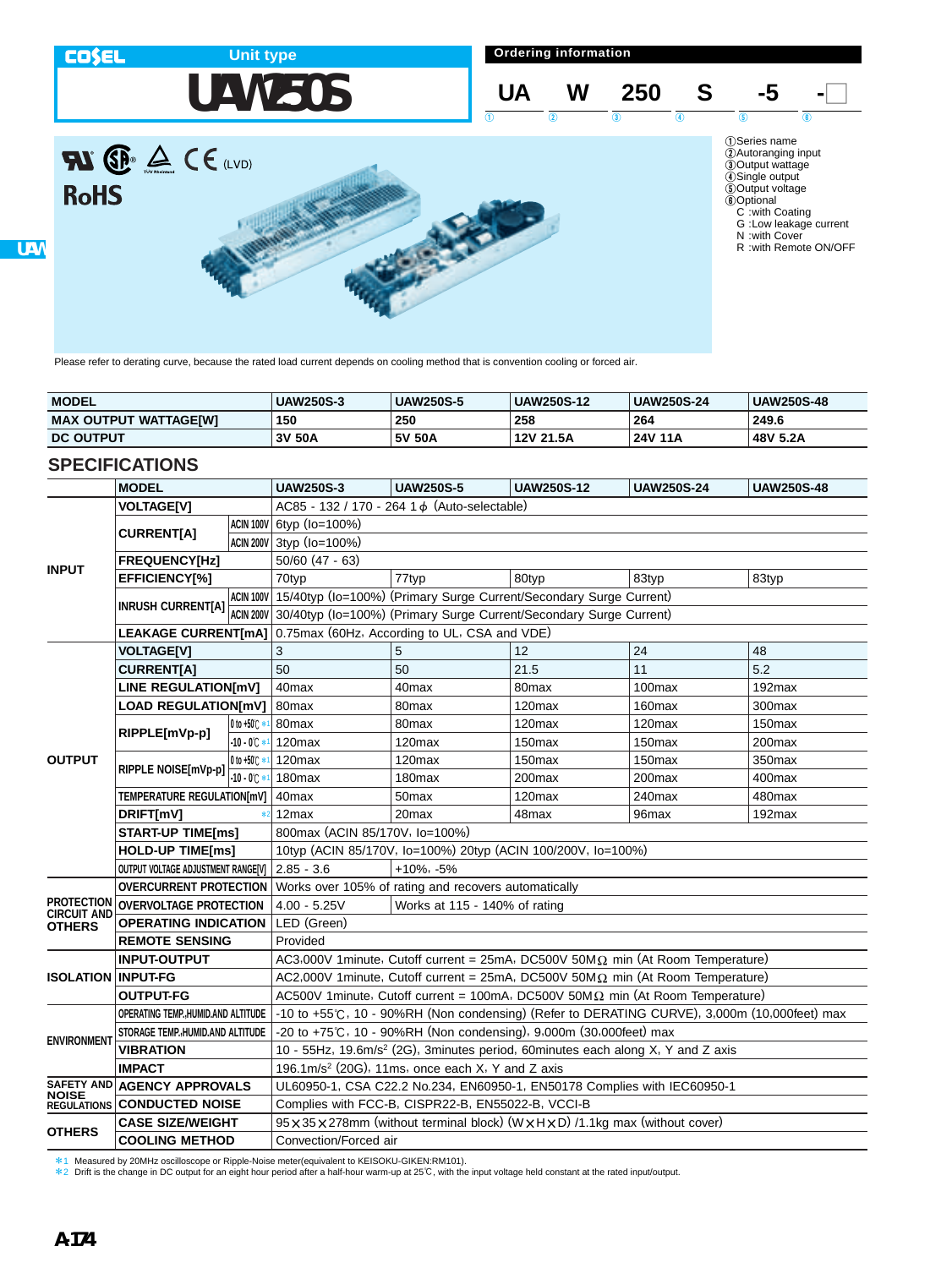

**UAW**



## ■STATIC CHARACTERISTICS (UAW250S-5) ■RISE TIME & FALL TIME (UAW250S-5)



#### ¡**OVERCURRENT CHARACTERISTICS (UAW250S-5)**





## **EDERATING CURVE**

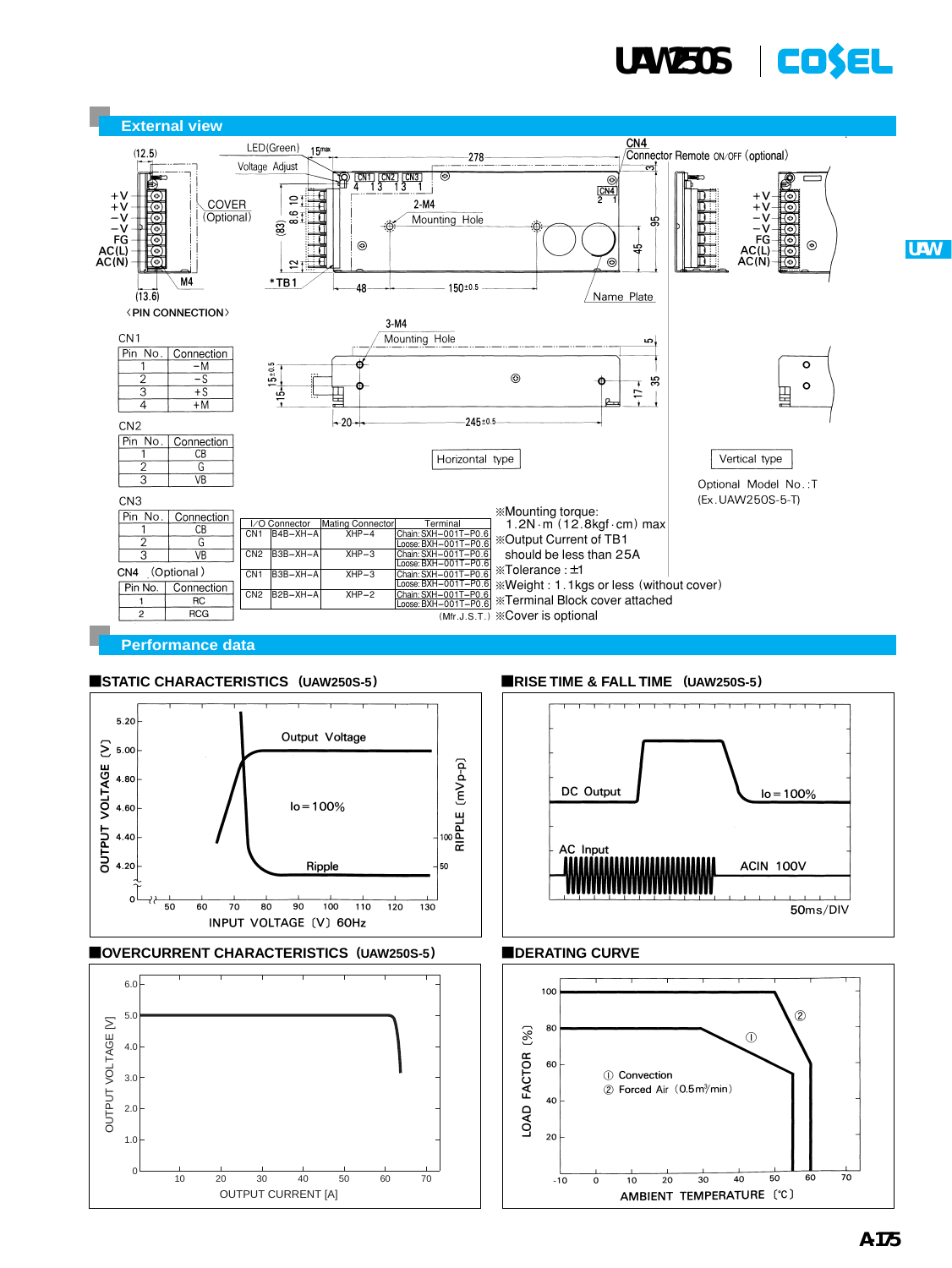

| <b>MODEL</b>                 | <b>UAW500S-3</b> | <b>UAW500S-5</b> | <b>UAW500S-12</b> | <b>UAW500S-24</b> |
|------------------------------|------------------|------------------|-------------------|-------------------|
| <b>MAX OUTPUT WATTAGE[W]</b> | 300              | 500              | 516               | 528               |
| <b>DC OUTPUT</b>             | 100A<br>3V       | 100A<br>. 5V     | 12V 43A           | 24V 22A           |

# **SPECIFICATIONS**

|                           | <b>MODEL</b>                        |                    | <b>UAW500S-3</b>                                                                                   | <b>UAW500S-5</b>                                                             | <b>UAW500S-12</b>  | <b>UAW500S-24</b>  |  |  |  |
|---------------------------|-------------------------------------|--------------------|----------------------------------------------------------------------------------------------------|------------------------------------------------------------------------------|--------------------|--------------------|--|--|--|
|                           | <b>VOLTAGE[V]</b>                   |                    | AC85 - 132 / 170 - 264 1 d (Auto-selectable)                                                       |                                                                              |                    |                    |  |  |  |
| <b>INPUT</b>              |                                     |                    | ACIN 100V 12typ (Io=100%)                                                                          |                                                                              |                    |                    |  |  |  |
|                           | <b>CURRENT[A]</b>                   |                    | ACIN 200V 6.5typ (Io=100%)                                                                         |                                                                              |                    |                    |  |  |  |
|                           | <b>FREQUENCY[Hz]</b>                |                    | $50/60$ (47 - 63)                                                                                  |                                                                              |                    |                    |  |  |  |
|                           | EFFICIENCY[%]                       |                    | 70typ                                                                                              | 77typ                                                                        | 80typ              | 83typ              |  |  |  |
|                           |                                     |                    |                                                                                                    | ACIN 100V 15/40typ (Io=100%) (Primary Surge Current/Secondary Surge Current) |                    |                    |  |  |  |
|                           | <b>INRUSH CURRENT[A]</b>            | ACIN 200V          |                                                                                                    | 30/40typ (Io=100%) (Primary Surge Current/Secondary Surge Current)           |                    |                    |  |  |  |
|                           | <b>LEAKAGE CURRENT[mA]</b>          |                    | 0.75max (60Hz, According to UL, CSA and VDE)                                                       |                                                                              |                    |                    |  |  |  |
|                           | <b>VOLTAGE[V]</b>                   |                    | 3                                                                                                  | 5                                                                            | 12                 | 24                 |  |  |  |
|                           | <b>CURRENTIA1</b>                   |                    | 100                                                                                                | 100                                                                          | 43                 | 22                 |  |  |  |
|                           | <b>LINE REGULATION[mV]</b>          |                    | 40max                                                                                              | 40 <sub>max</sub>                                                            | 80max              | 100max             |  |  |  |
|                           | <b>LOAD REGULATION[mV]</b>          |                    | 80 <sub>max</sub>                                                                                  | 80 <sub>max</sub>                                                            | 120 <sub>max</sub> | 160 <sub>max</sub> |  |  |  |
|                           | RIPPLE[mVp-p]                       | 0 to +50 C *       | 100max                                                                                             | 100max                                                                       | 120max             | 120max             |  |  |  |
|                           |                                     | $-10 - 0^{\circ}C$ | 120max                                                                                             | 120max                                                                       | 150max             | 150max             |  |  |  |
| <b>OUTPUT</b>             | RIPPLE NOISE[mVp-p]                 | 0 to +50℃ *        | 120max                                                                                             | 120max                                                                       | 150max             | 150 <sub>max</sub> |  |  |  |
|                           |                                     | $-10 - 0^{\circ}C$ | 180 <sub>max</sub>                                                                                 | 180 <sub>max</sub>                                                           | 200max             | 200max             |  |  |  |
|                           | <b>TEMPERATURE REGULATION[mV]</b>   |                    | 40max                                                                                              | 50max                                                                        | 160max             | 200max             |  |  |  |
|                           | DRIFT[mV]                           |                    | 12max                                                                                              | 20 <sub>max</sub>                                                            | 48max              | 96max              |  |  |  |
|                           | <b>START-UP TIME[ms]</b>            |                    | 800max (ACIN 85/170V, lo=100%)                                                                     |                                                                              |                    |                    |  |  |  |
|                           | <b>HOLD-UP TIME[ms]</b>             |                    | 10typ (ACIN 85/170V, Io=100%) 20typ (ACIN 100/200V, Io=100%)                                       |                                                                              |                    |                    |  |  |  |
|                           | OUTPUT VOLTAGE ADJUSTMENT RANGE[V]  |                    | $2.85 - 3.6$<br>$+10\%$ , $-5\%$                                                                   |                                                                              |                    |                    |  |  |  |
|                           | <b>OVERCURRENT PROTECTION</b>       |                    | Works over 105% of rating and recovers automatically                                               |                                                                              |                    |                    |  |  |  |
| PROTECTION<br>CIRCUIT AND | <b>OVERVOLTAGE PROTECTION</b>       |                    | $4.00 - 5.25V$<br>Works at 115 - 140% of rating                                                    |                                                                              |                    |                    |  |  |  |
| OTHERS                    | <b>OPERATING INDICATION</b>         |                    | LED (Green)                                                                                        |                                                                              |                    |                    |  |  |  |
|                           | <b>REMOTE SENSING</b>               |                    | Provided                                                                                           |                                                                              |                    |                    |  |  |  |
|                           | <b>INPUT-OUTPUT</b>                 |                    | AC3,000V 1minute, Cutoff current = 25mA, DC500V 50M $\Omega$ min (At Room Temperature)             |                                                                              |                    |                    |  |  |  |
| <b>ISOLATION INPUT-FG</b> |                                     |                    | AC2,000V 1minute, Cutoff current = 25mA, DC500V 50M $\Omega$ min (At Room Temperature)             |                                                                              |                    |                    |  |  |  |
|                           | <b>OUTPUT-FG</b>                    |                    | AC500V 1minute, Cutoff current = 100mA, DC500V 50M $\Omega$ min (At Room Temperature)              |                                                                              |                    |                    |  |  |  |
|                           | OPERATING TEMP., HUMID.AND ALTITUDE |                    | -10 to +60°C, 10 - 90%RH (Non condensing) (Refer to DERATING CURVE), 3,000m (10,000feet) max       |                                                                              |                    |                    |  |  |  |
| <b>ENVIRONMENT</b>        | STORAGE TEMP. HUMID.AND ALTITUDE    |                    | -20 to +75℃, 10 - 90%RH (Non condensing), 9,000m (30,000feet) max                                  |                                                                              |                    |                    |  |  |  |
|                           | <b>VIBRATION</b>                    |                    | 10 - 55Hz, 19.6m/s <sup>2</sup> (2G), 3minutes period, 60minutes each along X, Y and Z axis        |                                                                              |                    |                    |  |  |  |
|                           | <b>IMPACT</b>                       |                    | 196.1m/s <sup>2</sup> (20G), 11ms, once each X, Y and Z axis                                       |                                                                              |                    |                    |  |  |  |
| NOISE                     | SAFETY AND AGENCY APPROVALS         |                    | UL60950-1, CSA C22.2 No.234, EN60950-1, EN50178 Complies with IEC60950-1                           |                                                                              |                    |                    |  |  |  |
|                           | <b>REGULATIONS CONDUCTED NOISE</b>  |                    | Complies with FCC-B, CISPR22-B, EN55022-B, VCCI-B                                                  |                                                                              |                    |                    |  |  |  |
| <b>OTHERS</b>             | <b>CASE SIZE/WEIGHT</b>             |                    | 140 x 45 x 278 (308) mm (without terminal block) (W x H x D) /2.4kg max, 2.6kg max (with fan unit) |                                                                              |                    |                    |  |  |  |
|                           | <b>COOLING METHOD</b>               |                    | Forced air                                                                                         |                                                                              |                    |                    |  |  |  |

\*1 Measured by 20MHz oscilloscope or Ripple-Noise meter(equivalent to KEISOKU-GIKEN:RM101).

\*2 Drift is the change in DC output for an eight hour period after a half-hour warm-up at 25C, with the input voltage held constant at the rated input/output.